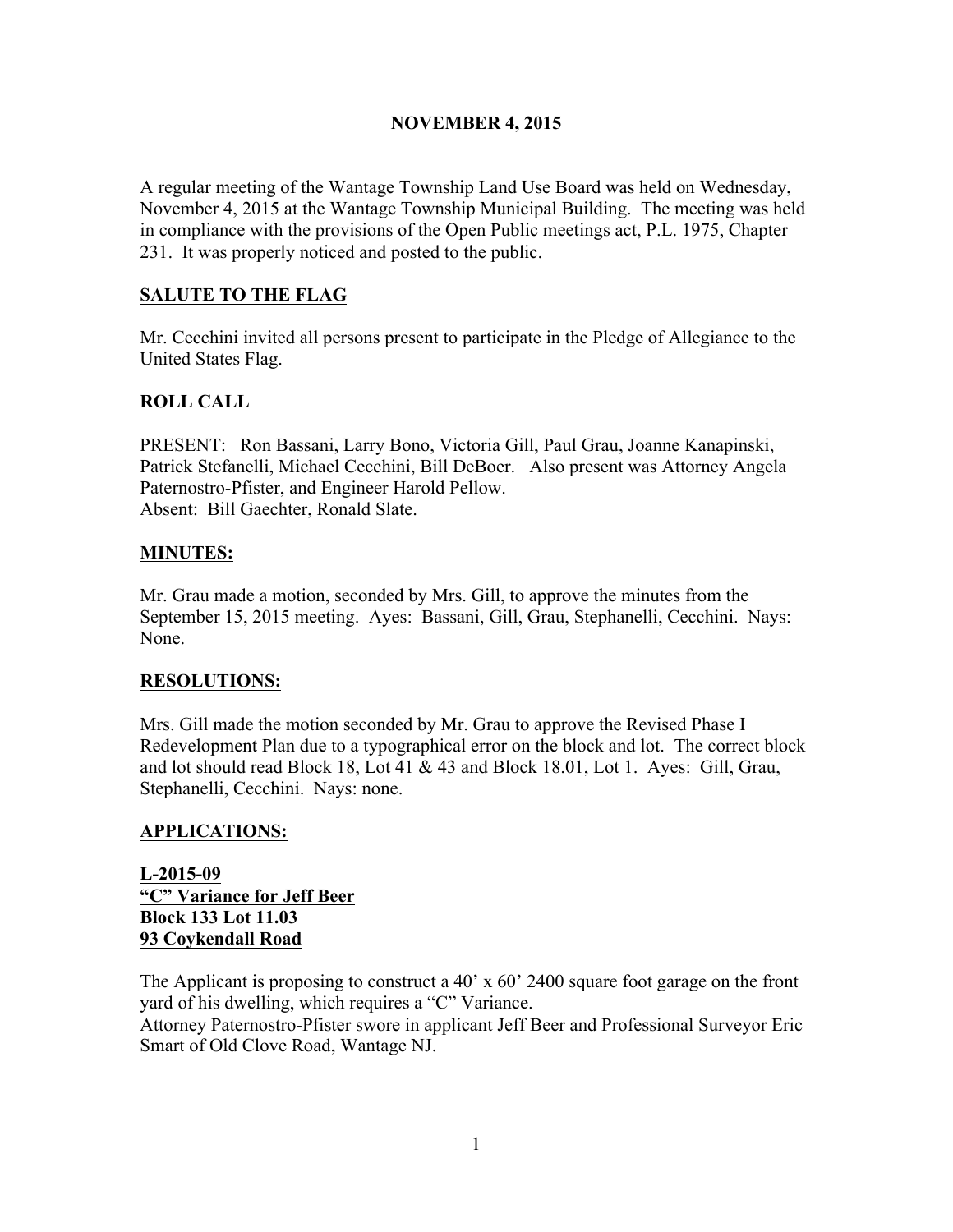Mr. Beer submitted exhibit A1, a picture taken by Mr. Beer, of the property. The applicant wishes to construct a 40' x 60' pole barn/garage in the front of his home. The building will not be used for commercial purposes. It will have three garage doors and two carport ends. The enclosed structure will be 40 feet x 40 feet with ten-foot extensions on the ends. The roof will not exceed 20 feet in height. Mr. Smart stated the only area for the building is in the front of the home due to wetland constraints and the placement of the home's septic system. It will be set back 340 feet from the road

There are trees in the front of the property that will block the barn. The trees are planted in wetlands so they cannot be removed. Mr. Beers also spoke with neighbors to alleviate any concerns they may have.

The garage will not have a foundation. There will be minimal disturbance to the property as it will be placed on existing gravel.

Mr. Cecchini opened the application to the public. There being no public wishing to speak, that portion of the meeting was closed.

Mr. Cecchini opened the application to the Board for any further comments.

Mr. Bassani made a motion seconded by Mr. Grau to approve the garage with new plans submitted to Mr. Pellows office including:

- A back out area.
- Correct the Lot number from 11.01 to 11.03.
- 50 feet of asphalt at the entrance.

Ayes: Bono, Bassani, Gill, Grau, Kanapinski, Stefanelli, DeBoer, Cecchini. Nays: None.

## L-2014-08 Preliminary & Final Site Plan for Mountain View Manor at Wantage Block 4.02, Lots 1 & 2 Located on Boulder Hill Boulevard

Due to the fact there were five voting members in attendance, and all five must be affirmative, Attorney Allyson Kasseta made a request to adjourn to the November 17, 2015 meeting with no further notice required.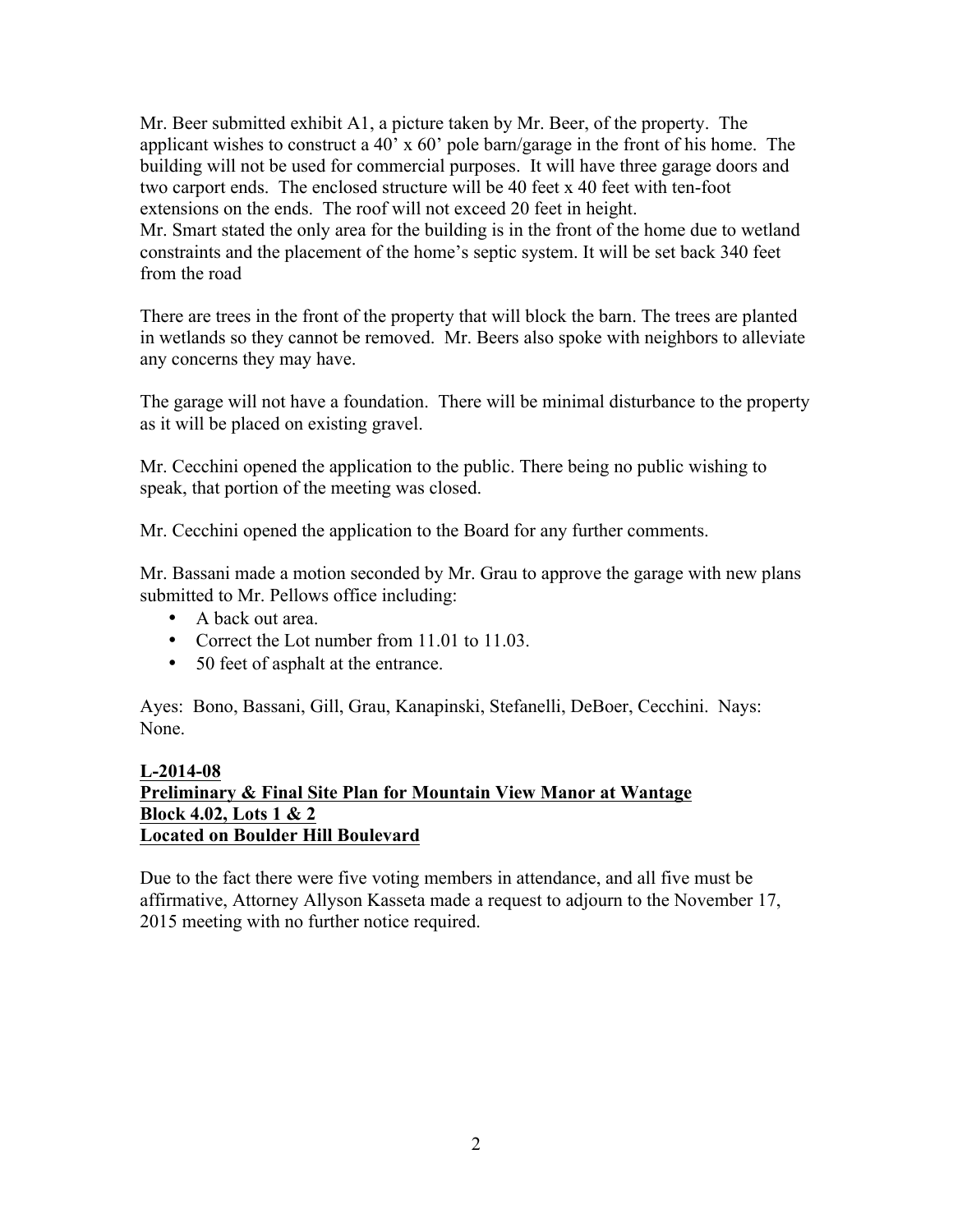## L-2015-10 Preliminary & Final Site Plan for CGP Acquisitions & Development, LLC (Proposed Dollar General Retail Store) Block 14, Lot 15.01 Located on Route 23 South

The Applicant is proposing 9,250 square foot retail Dollar General. The Lot is located in the H-C Zone and is a permitted use in this zone.

Attorney Paternostro-Pfister swore in:

Samul Chung, 1904 Main St. Lake Como, NJ, Licensed Professional Engineer Justin Taylor 1904 Main St. Lake Como, NJ, Traffic Engineer

Attorney Jason Tuval gave a general description of Dollar General Stores:

- It is a retail sales store, not a dollar store, containing household items, beauty items, toys.
- They received one tractor-trailer delivery per week, which is on site approximately 40 minutes.
- The cardboard is recycled and put back on the tractor-trailer, leaving very little recycling in the store.
- Box trucks delivering bread, milk i.e. will account for two to three deliveries per day.
- Stores close by 10:00 P.M.

This building's design consists of channel lighting, thirty parking spaces and seventeen banked parking spaces, for future use if needed.

Mr. Justin Taylor prepared a traffic impact statement. He told the board the parking and isle configuration is one that is used in 12,000 stores. The delivery truck is a 53-foot tractor-trailer. It takes approximately one minute for the truck to pull in, back up, and turn around and back up to the loading dock. Because Dollar General uses their own trucks, they have control over what time the trucks arrive. The stores peak hours are between 4:00 – 6:00 PM, weekend peak hours are in the middle of the day. Trucks do not arrive during peak hours, if needed the driver can ask a store employee for additional help with parking. The only trucks that will need to back up will be the garbage truck and the tractor-trailer. All other trucks will be able to turn around in the loading area. Garbage pickup will be once a week as the store does not produce much trash. Cardboard is removed upon its delivery, in the tractor-trailer. For safety, Mr. Cecchini suggested removing two of the buffer spots, paving the area, using that area for the garbage truck to turn around.

Dollar General created a walkway between Sussex Bank and Dollar General. Mr. Bassani asked Dollar General if they would consider putting up half of the cost of Sussex Bank's portion of the sidewalk. The Land Use Board will contact Sussex Bank and let them know the Land Use Board supports the idea of a walkway.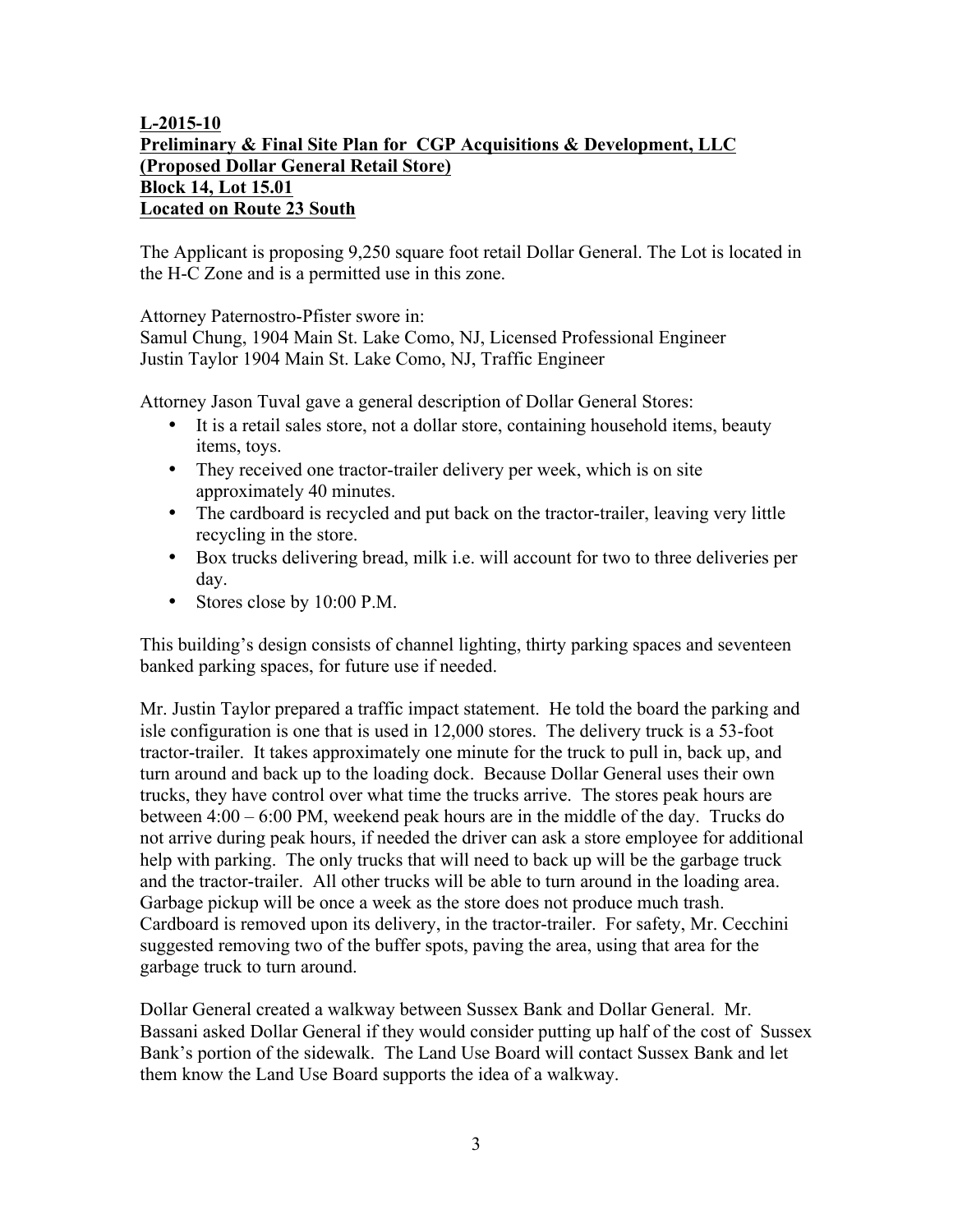Mr. Bassani asked if it was possible to center the building on the property. Due to the size of the property and the stream, DEP regulations prevent moving the building.

Attorney Paternostro-Pfister swore in Professional Planner James Kyle of Hopewell NJ.

Exhibit A2 is an architectural rendering of the floor plan. Dollar General's original design is a flat roof; they resigned the building with a pitched roof.

The sign on the building has no frame, and is designed with channel letters. The building is set back 155 feet from the right of way. For optimum view, the sign must be in scale with the building and the distance from the right of way. Dollar General is eager to also capture those traveling through town.

The Pylon sign is important because the building is located on the inside of a curve. The sign that was presented to the Board was  $96\frac{1}{2}$  square feet. The Wantage Sign ordinance states a maximum square footage of 40 square feet. The Board had concerns the sign would dwarf Sussex Bank sign. The Board also felt the general population that will utilize the facility would come to recognize the building. Brand Recognition will assist those not from the area. Attorney Tuvel asked the Board to grant the five foot setback variance and he will contact his client and request they use a 51 square foot sign, typically that sign is used for a secondary entrance.

Additional comments:

- Dollar General will provide a safety fence along the sloped area of the property.
- Carts are prevented from leaving the store, eliminating the possibility of carts causing auto damage.
- The agreed size of the parking space is 9' x 18'.

The awning, pitched roof, and the perimeter in block add significant costs to the project. The design of the building is a notable upgrade from what Dollar General typically builds. The Board asked if they could bring the gable out to the distance of the overhang. Mr. Tuvel said any change in the façade must be corporate approved. He would take the recommendation to corporate, if they agree to the changes, he will bring the changes to Mr. Pellow and if necessary to the board. The Board agrees they would like to see something to make the building appear less harsh.

Mr. Cecchini once again asked the Board if they had any additional comments. Mr. Bassani & Mrs. Gill both thanked the applicant for being so forthcoming with the Boards requests.

Mr. Cecchini opened the application to the public for any questions or concerns they may have. There being no public wishing to speak, the application went back to the Board.

Mr. Bassani made the motion seconded by Mr. Grau to approve the preliminary and final sight plans with the following conditions: